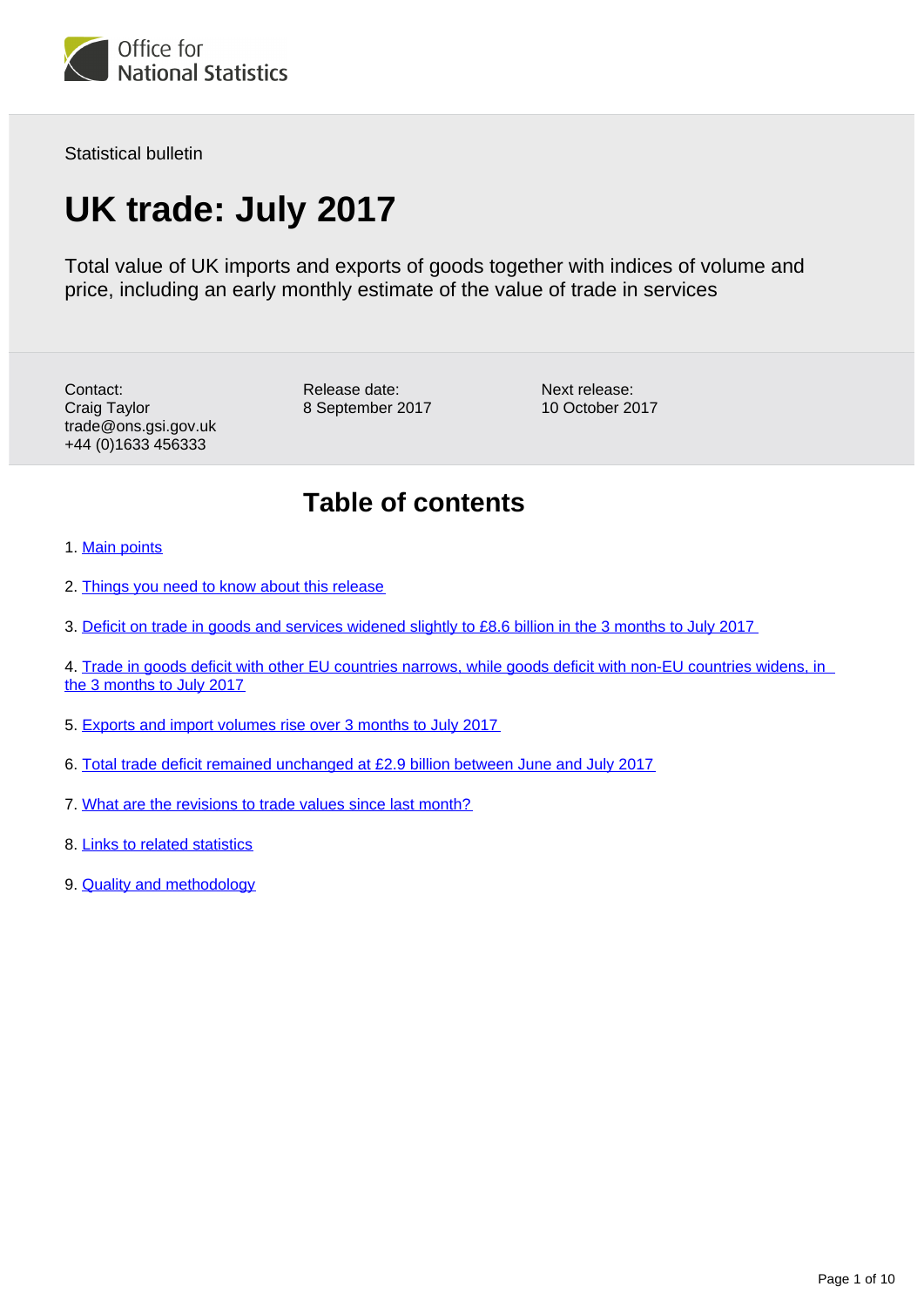## <span id="page-1-0"></span>**1 . Main points**

- Between the 3 months to April 2017 and the 3 months to July 2017, the total UK trade (goods and services) deficit widened by £0.4 billion to £8.6 billion, due to a widening of the trade in goods deficit with non-EU countries, in turn primarily due to decreased exports and increased imports of finished manufactured goods.
- Between the 3 months to April 2017 and the 3 months to July 2017, the trade in goods deficit with non-EU countries widened by £2.4 billion; this impact was partially offset by a narrowing of the trade in goods deficit with EU countries by £1.3 billion and a widening of the trade in services surplus by £0.7 billion.
- Export and import prices of goods fell over the 3 months to July 2017 contributing to a more modest increase in trade in goods export and import values compared with a larger increase in goods export and import volumes.
- The total trade deficit (goods and services) remained unchanged at £2.9 billion between June 2017 and July 2017.
- A downward revision to both imports of goods and services (negative £0.6 billion and negative £0.8 billion respectively) and an upward revision of £0.3 billion to total trade exports resulted in a narrowing of the trade deficit by £1.7 billion in June 2017 compared with the previous UK trade release.

### <span id="page-1-1"></span>**2 . Things you need to know about this release**

Unless otherwise stated, all trade values discussed in this release are in current prices. The [time series dataset](https://www.ons.gov.uk/economy/nationalaccounts/balanceofpayments/datasets/tradeingoodsmretsallbopeu2013timeseriesspreadsheet) also includes chained volume measures (series for which the effects of inflation have been removed), and these are indexed to form the volume series presented in the publication tables.

Data are supplied by over 30 sources, including several administrative sources; HM Revenue and Customs (HMRC) covering trade in goods is the largest. For trade in services, data are less timely than trade in goods estimates, and sourced mainly from survey data and a variety of administrative sources. The services data are processed quarterly, so monthly forecasts are made to provide a complete trade total. The most recent monthly data can therefore be considered more uncertain.

Trade statistics for any one month can be erratic. For that reason, we recommend comparing the latest 3 months against the preceding 3 months, and the same 3 months of the previous year.

Oil and other "erratic" commodities can make a large contribution to trade in goods, but often mask the underlying trend in the export or import values due to their volatility. The "erratics" series includes ships, aircraft, precious stones, silver and non-monetary gold. Therefore, we also publish data exclusive of these commodities, which may provide a better guide to the emerging trade picture.

This release has a revisions period back to June 2017 for trade in goods and a revisions period back to April 2017 for trade in services. This means that we have incorporated additional data for trade in goods. For trade in services, we have incorporated latest data available for April to June 2017 to ensure consistency with the most recent estimate of gross domestic product (GDP) published on 24 August 2017. This revisions period is consistent with the [National Accounts Revisions Policy.](http://www.ons.gov.uk/methodology/methodologytopicsandstatisticalconcepts/revisions/revisionspoliciesforeconomicstatistics)

UK trade for August 2017, due to be published on 10 October 2017, will include revisions back to January 1997. This will be in line with the open revision period for the 2017 Blue Book publication on 31 October 2017. The estimates will also be consistent with the Quarterly National Accounts published on 29 September 2017. These annual changes will include updating the reference year and last base year for annual chain-linking from 2013 to 2015.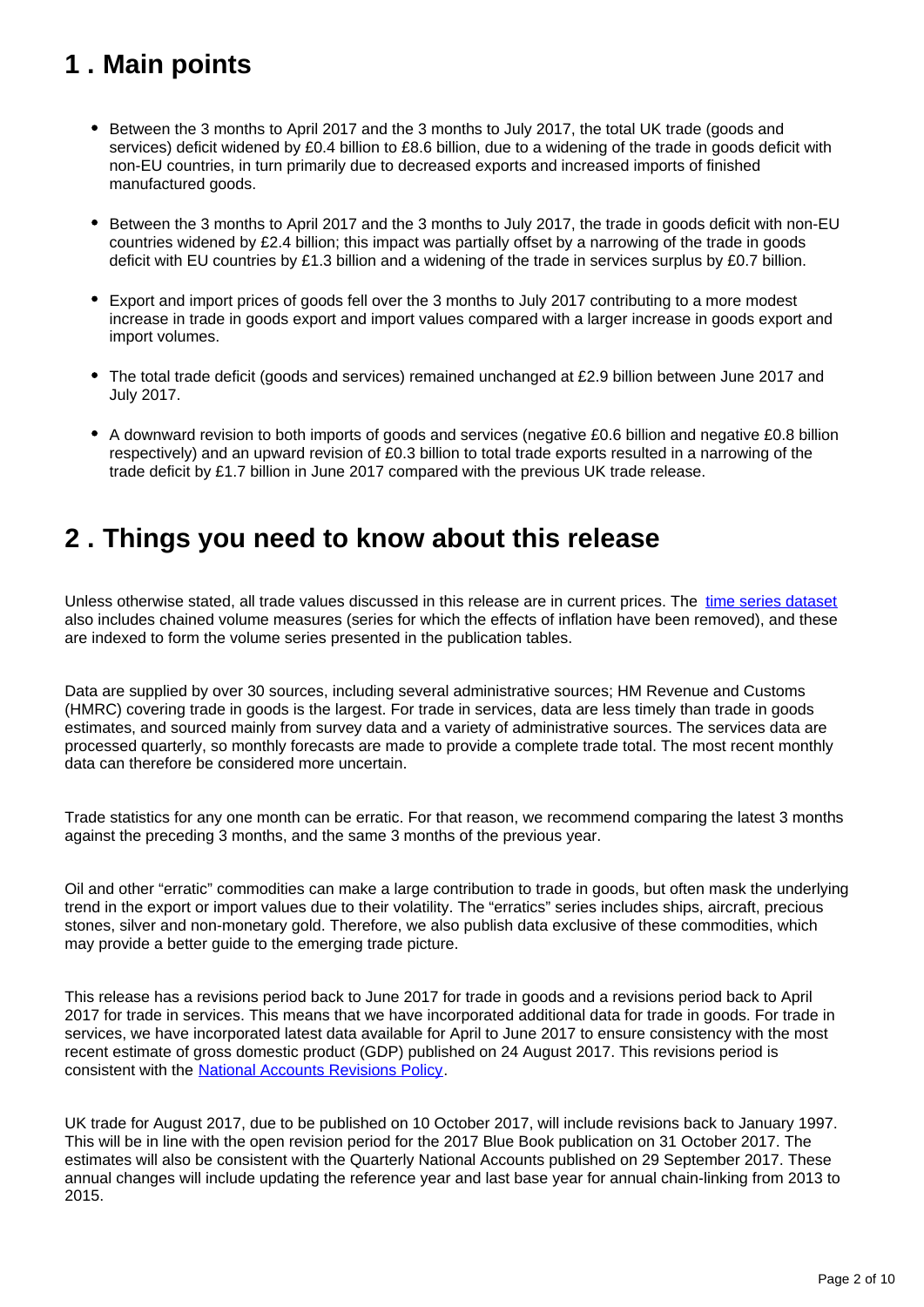The UK Statistics Authority [suspended the National Statistics designation of UK trade](http://www.statisticsauthority.gov.uk/reports---correspondence/correspondence/letter-from-sir-andrew-dilnot-to-john-pullinger-141114.pdf) on 14 November 2014. We have now responded to all of the specific requirements of the [reassessment of UK trade](https://www.statisticsauthority.gov.uk/publication/statistics-on-uk-trade/) and are in the final stages of providing evidence to the Authority. We are undertaking a programme of improvements to UK trade statistics in line with the UK trade development plan that will also address anticipated future demands. While delivering against this plan, we will continue to work with the **[Office for Statistics Regulation](https://www.statisticsauthority.gov.uk/monitoring-and-assessment/)** team to regain National Statistics status for UK trade statistics. We welcome feedback on this development plan.

### <span id="page-2-0"></span>**3 . Deficit on trade in goods and services widened slightly to £8.6 billion in the 3 months to July 2017**

Between the 3 months to April 2017 and the 3 months to July 2017, the value of the total UK trade (goods and services) deficit widened by £0.4 billion to £8.6 billion, primarily due to a widening of the trade in goods deficit by £1.1 billion, partially offset by a widening of the trade in services surplus by £0.7 billion.

Total trade exports increased by £0.9 billion, largely due to an increase of £0.8 billion in trade in services exports; while total trade imports increased by £1.3 billion, largely due to an increase of £1.2 billion in trade in goods imports.

The total trade in goods deficit increased by £1.1 billion to £34.4 billion, primarily due to an increase in the imports of finished manufactured goods, which increased by £0.9 billion (1.5%) and semi-manufactured goods, which increased by £0.8 billion (3.1%).

Of the £0.9 billion increase in finished manufactured goods, machinery increased by £0.6 billion (2.3%) – with mechanical machinery imports up £0.4 billion – and clothing and footwear increased by £0.3 billion (5.1%); while non-ferrous metals increased by £0.5 billion (23.0%), contributing to the £0.8 billion increase in imports for semimanufactured goods.

The trade in goods deficit, excluding erratics, widened by £0.8 billion to £34.7 billion in the 3 months to July 2017. The rolling 3-month analysis of total trade (goods and services) including and excluding erratic commodities suggests that erratic commodities have had limited impact on the total trade balance in comparison with the latter half of 2016.

The increase of the trade in services surplus in the 3 months to July 2017 was primarily due to an increase in trade in services exports (£0.8 billion), particularly other business services (such as engineering services and other trade-related services), intellectual property services and travel services.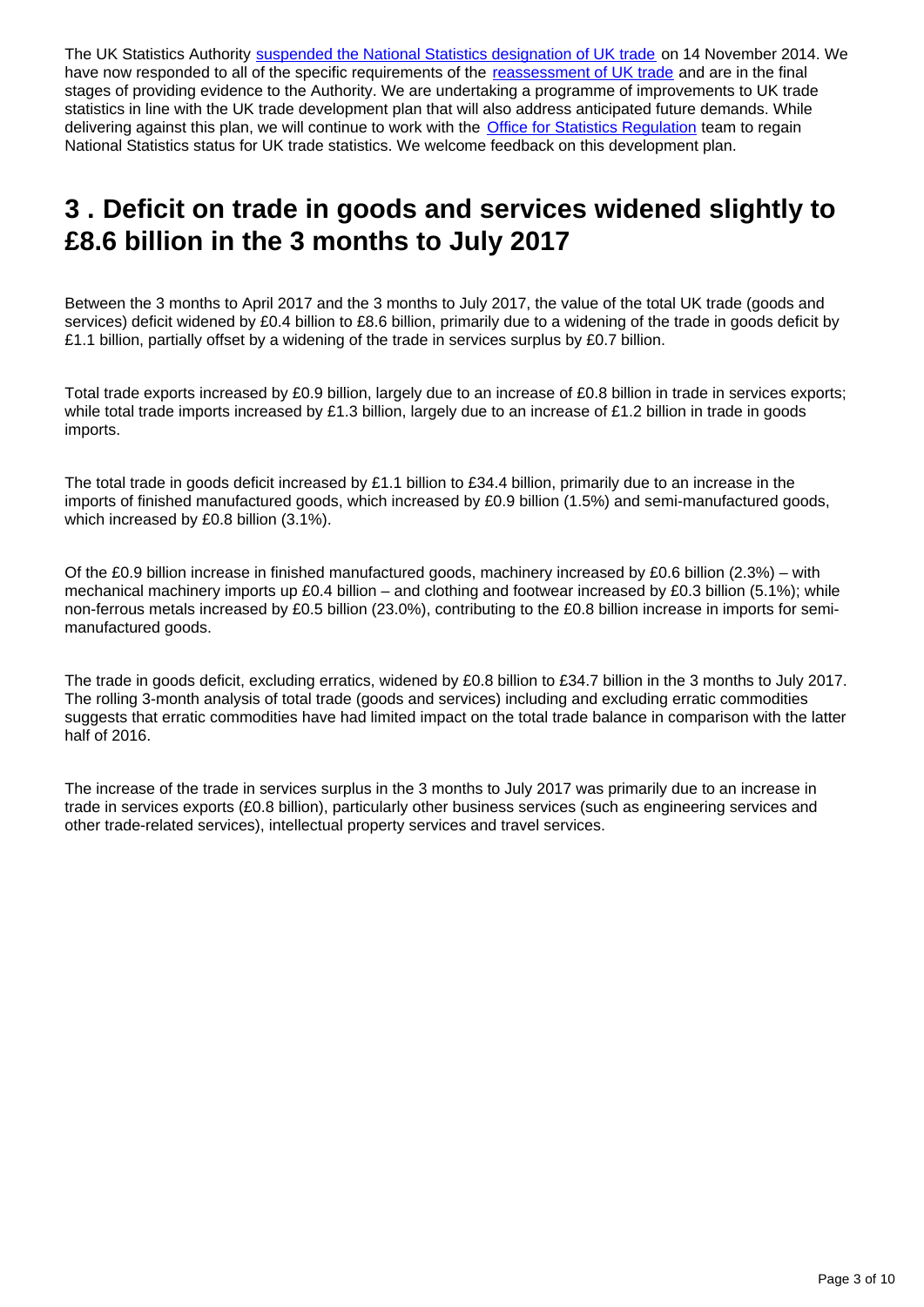### Figure 1: Rolling 3-month UK trade balances, July 2013 to July 2017



**Source: Office for National Statistics**

### <span id="page-3-0"></span>**4 . Trade in goods deficit with other EU countries narrows, while goods deficit with non-EU countries widens, in the 3 months to July 2017**

Exports of goods to non-EU countries decreased by £1.7 billion (3.9%) between the 3 months to April 2017 and the 3 months to July 2017. This was mainly due to decreases in exports of finished manufactured goods, which decreased by £0.8 billion (3.2%), and particularly exports of machinery, which decreased by £0.6 billion (5.6%).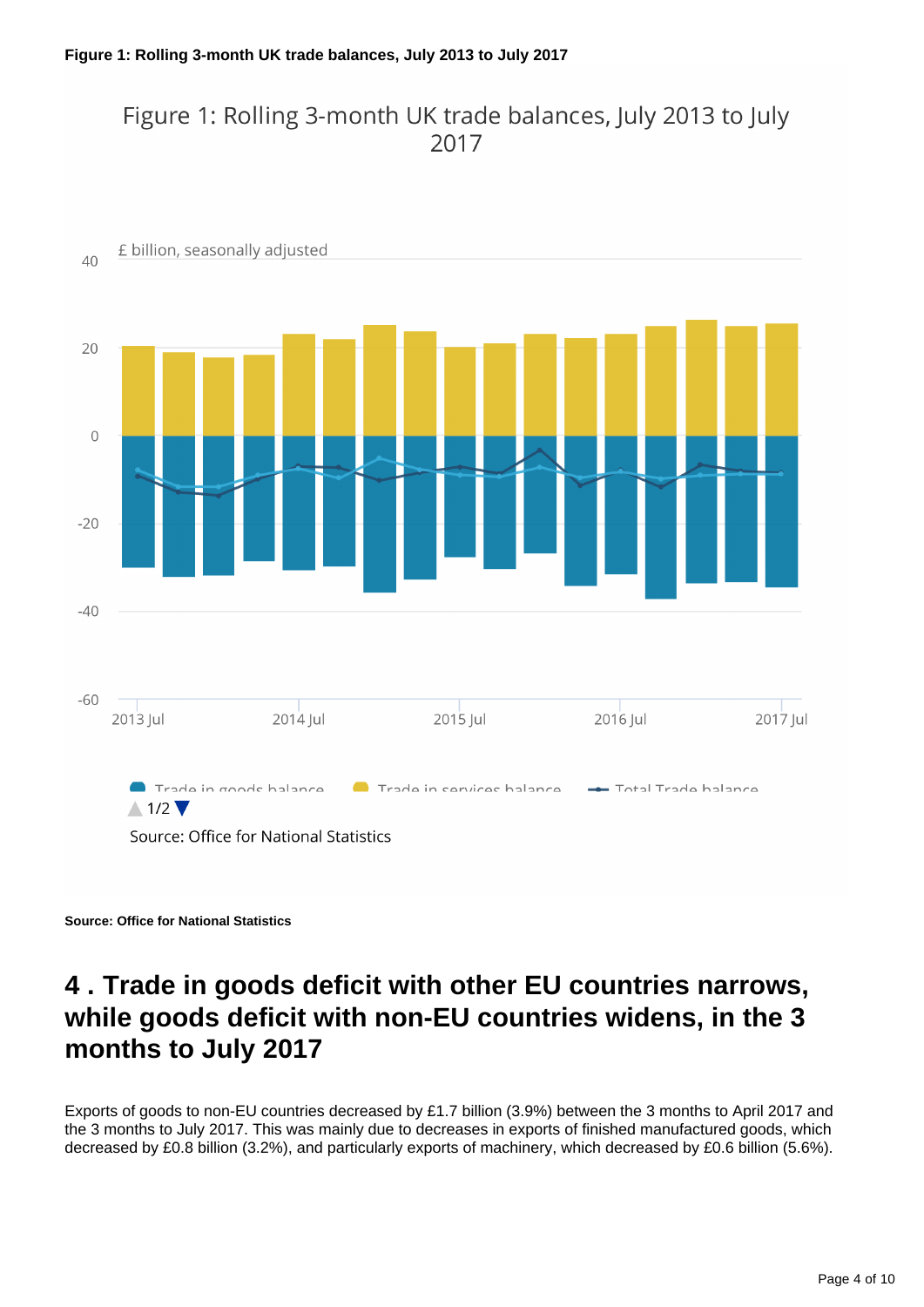Exports of goods to the EU increased by £1.8 billion (4.4%) between the 3 months to April 2017 and the 3 months to July 2017 (Figure 2). Fuels exports to other EU countries increased by £0.6 billion (13.7%), particularly crude oil, which increased by £0.4 billion (16.9%), while machinery and transport equipment increased by £0.4 billion (3.1%).

#### **Figure 2: EU and non-EU value of goods exports contribution to UK total goods exports, 3 months on 3 previous months, July 2017**

### Figure 2: EU and non-EU value of goods exports contribution to UK total goods exports, 3 months on 3 previous months, July 2017



Source: Office for National Statistics

#### **Source: Office for National Statistics**

Figure 3 shows that imports of goods from the EU increased by £0.5 billion (0.8%), while non-EU imports of goods increased by £0.7 billion (1.3%) between the 3 months to April 2017 and the 3 months to July 2017.

A decrease in imports of machinery and transport equipment from the EU (£0.6 billion; 2.4%), particularly road vehicles imports (which decreased by £0.5 billion), partially offset increases in imports of other goods from the EU.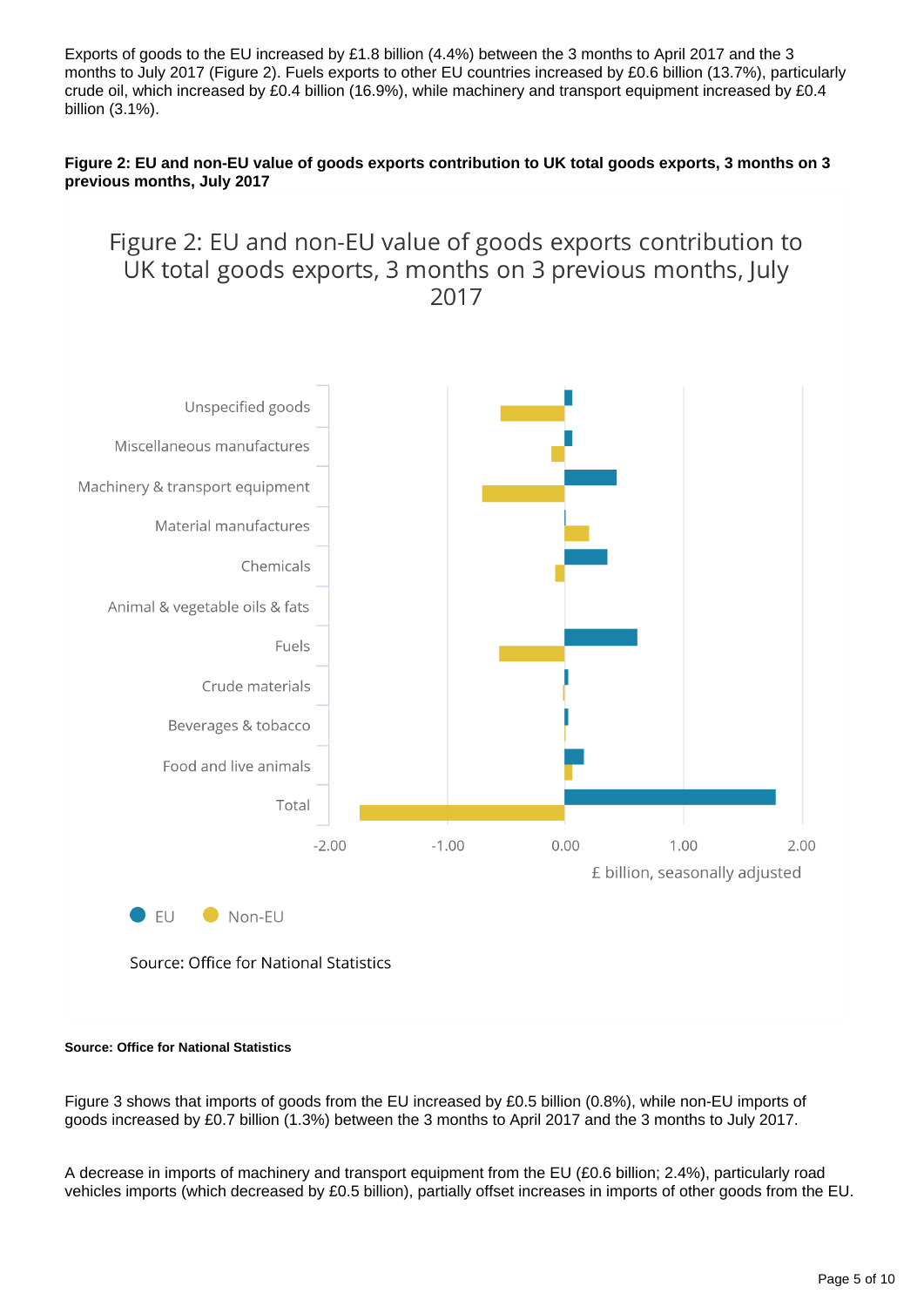Figure 3: EU and non-EU value of goods imports contribution to UK total goods imports, 3 months on 3 previous months, July 2017



Source: Office for National Statistics

**Source: Office for National Statistics**

## <span id="page-5-0"></span>**5 . Exports and import volumes rise over 3 months to July 2017**

Between the 3 months to April 2017 and the 3 months to July 2017, export and import volumes increased by 1.2% and 1.4% respectively, alongside a 0.9% and 0.5% decrease in export and import prices respectively. These movements contributed to smaller increases in the trade in goods export and import values over the same period (0.1% and 1.0% respectively).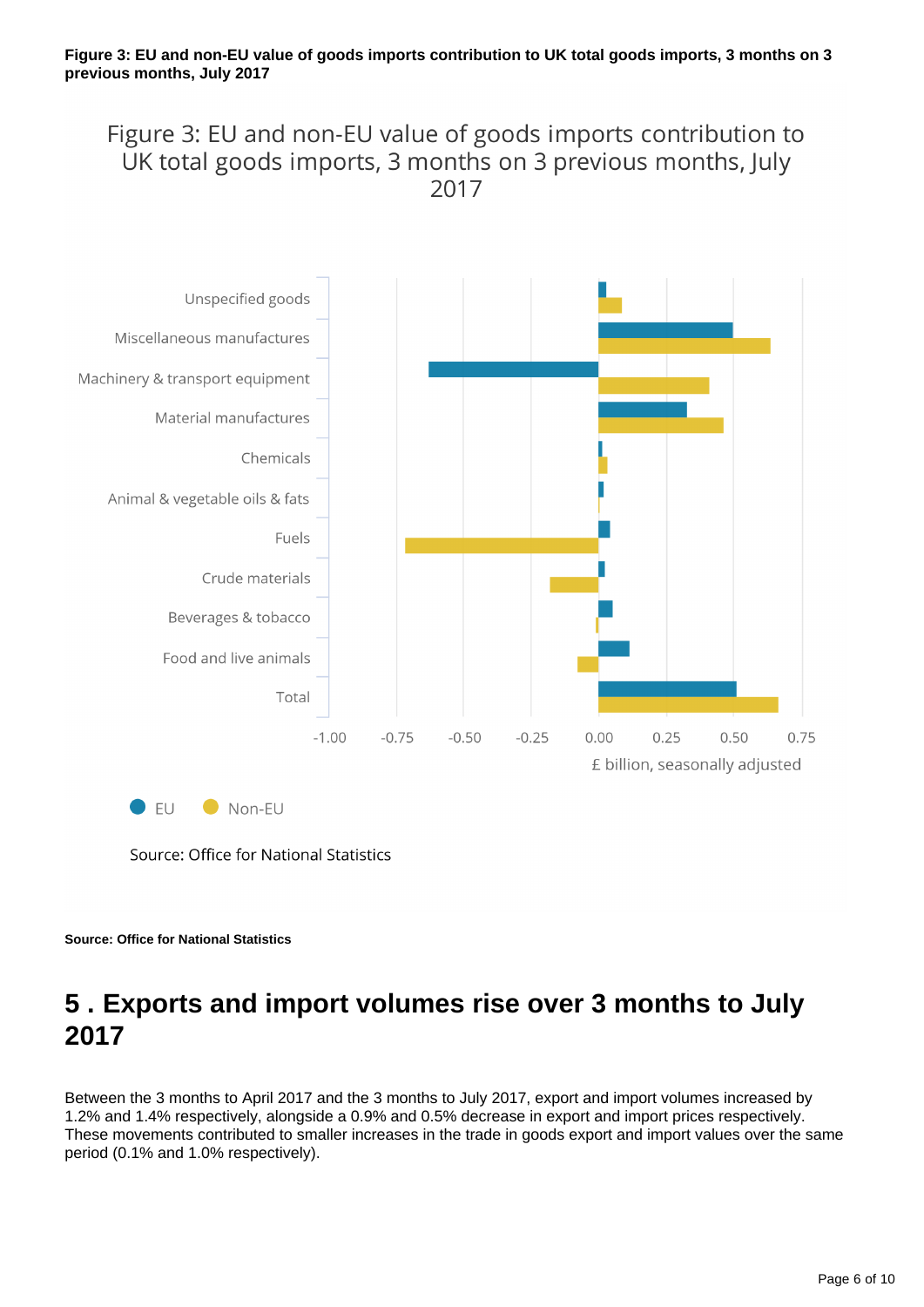Figure 4: Rolling 3 month, UK goods exports values, volumes and prices, July 2013 to July 2017



Source: Office for National Statistics

#### **Source: Office for National Statistics**

**Notes:**

1. Index 2013=100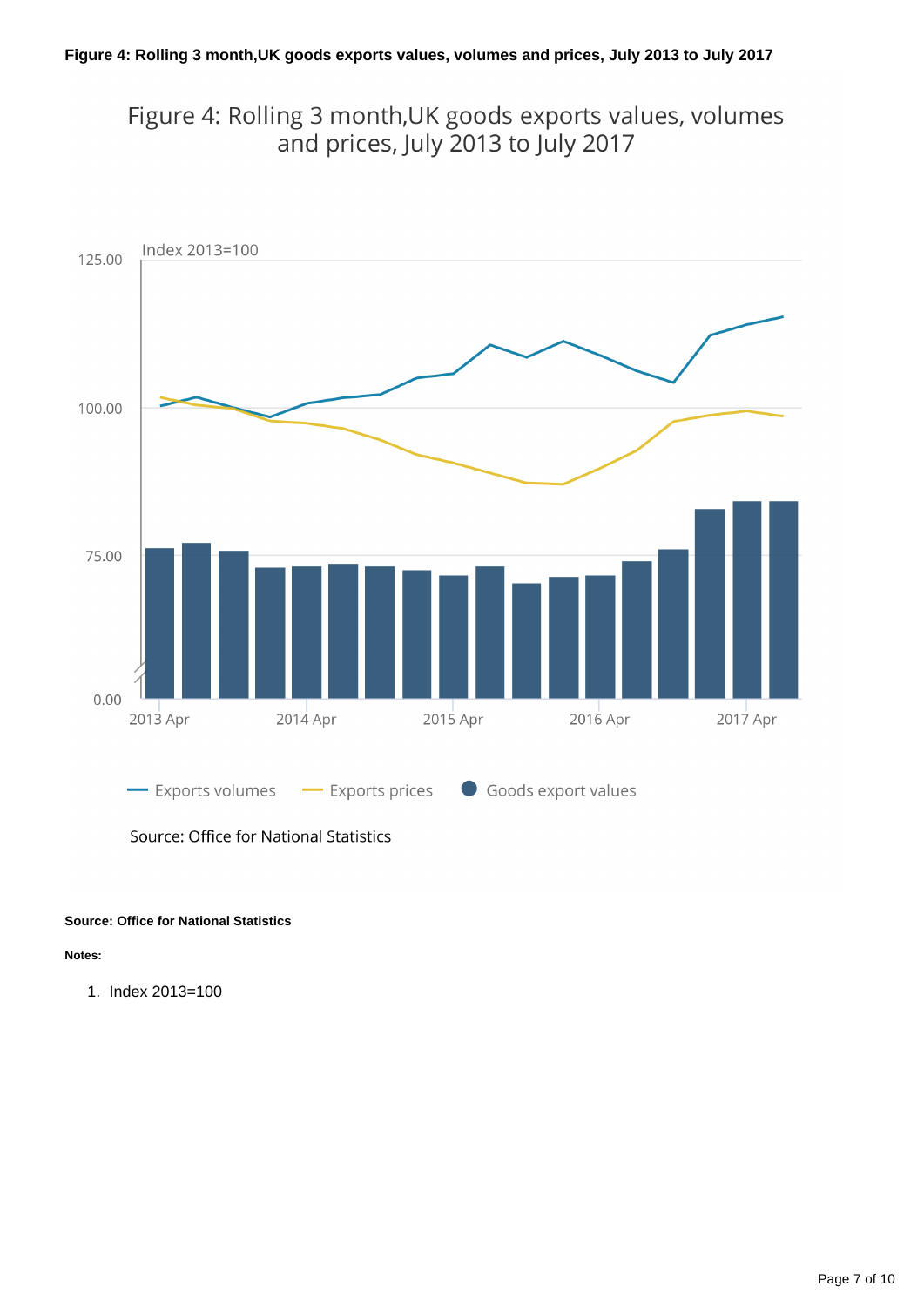Figure 5: Rolling 3 month, UK goods imports values, volumes and prices, July 2013 to July 2017



Source: Office for National Statistics

#### **Source: Office for National Statistics**

#### **Notes:**

1. Index 2013=100

Between the 3 months to April 2017 and the 3 months to July 2017, the 5.8% increase in the volume of goods exported to the EU was partially offset by a 3.4% decrease in the volume of goods exported to non-EU countries. Over the same period, imports of goods from the EU decreased by 0.4% while imports from non-EU countries increased by 3.6%. This was alongside a larger decrease in export prices with non-EU countries (1.3%) compared with the decrease in EU export prices (0.4%). Non-EU import prices decreased (1.8%), while EU import prices increased (0.6%).

This corresponds with the widening of goods deficit with non-EU countries by £2.4 billion while the EU trade in goods deficit narrowed by £1.3 billion between the 3 months to April 2017 and the 3 months to July 2017.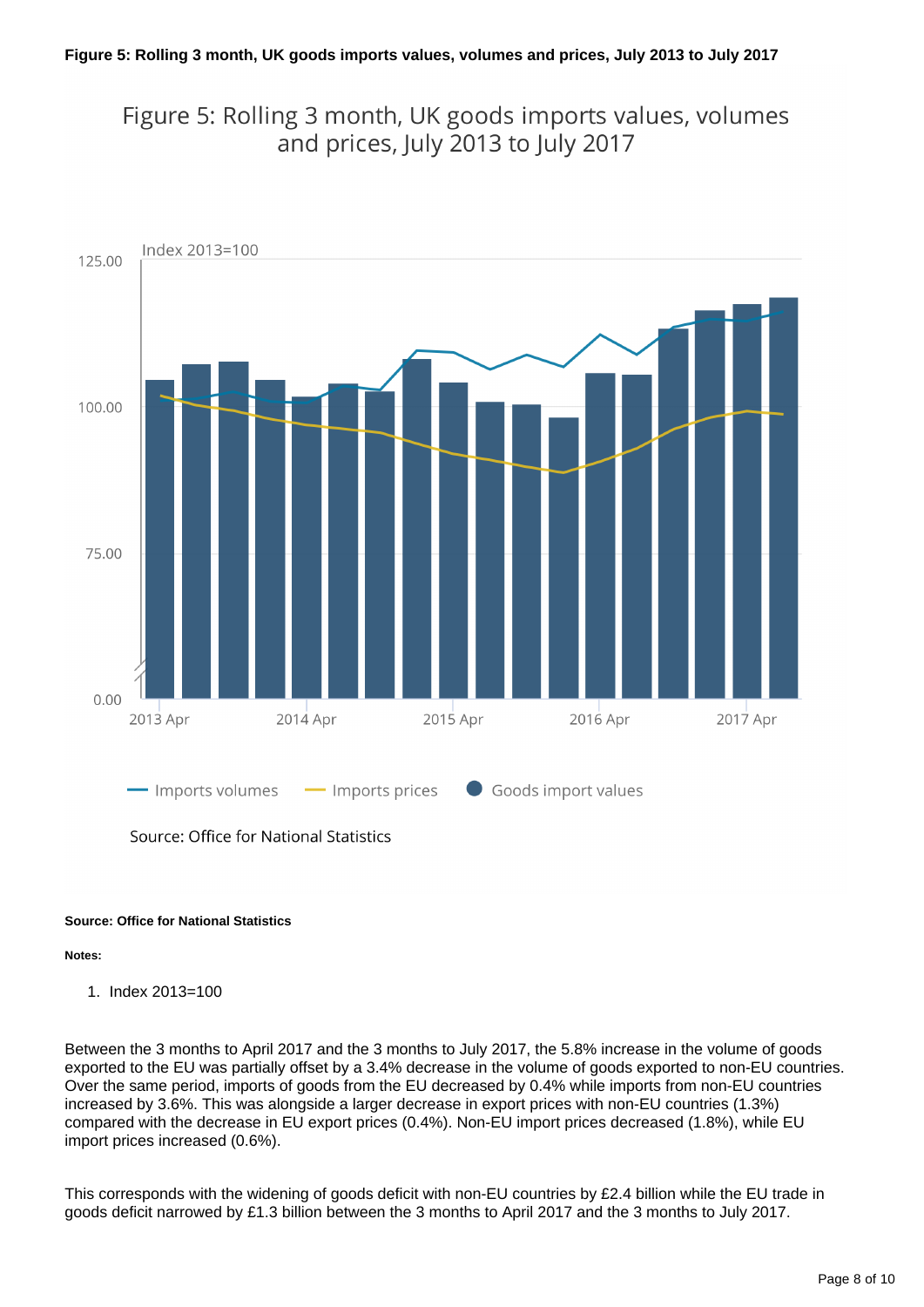### <span id="page-8-0"></span>**6 . Total trade deficit remained unchanged at £2.9 billion between June and July 2017**

The UK's total trade deficit (goods and services) remained unchanged at £2.9 billion between June 2017 and July 2017.

While total trade exports decreased by £0.1 billion, trade in goods exports excluding erratics and oil increased by £0.6 billion – therefore decreases in exports of erratics and oil more than offset export increases elsewhere.

### <span id="page-8-1"></span>**7 . What are the revisions to trade values since last month?**

Since June 2017 there has been downward revisions to both imports of goods and services (negative £0.6 billion and negative £0.8 billion respectively) and an upward revision of £0.3 billion to total trade exports, resulting in a narrowing of the trade deficit by £1.7 billion in June 2017 compared with the previous UK trade release.

### <span id="page-8-2"></span>**8 . Links to related statistics**

Supplementary quarterly data analysed by product according to the UK trade in goods by classification of product [by activity \(CPA 2008\)](https://www.ons.gov.uk/economy/nationalaccounts/balanceofpayments/datasets/publicationtablesuktradecpa08) are also available.

The complete run of data in the tables of this statistical bulletin are also available to view and download in other electronic formats free of charge using our [time series data](https://www.ons.gov.uk/economy/nationalaccounts/balanceofpayments/datasets/tradeingoodsmretsallbopeu2013timeseriesspreadsheet) website service. You can download the complete statistical bulletin in a choice of formats, or view and download your own selection of individual series.

Data are available by commodity and partner country separately, but not commodity by partner country. However, one of our objectives in the [UK trade development plan](https://www.ons.gov.uk/economy/nationalaccounts/balanceofpayments/articles/uktradedevelopmentplan/2017) is to produce these breakdowns in the future. Commodity by country breakdowns are available via **[HM Revenue and Customs](http://www.uktradeinfo.com/)**, but on an Overseas Trade Statistics (OTS) basis only. These aggregate estimates will differ slightly from those that are published by us on a Balance of [payments \(BoP\)](https://www.ons.gov.uk/economy/nationalaccounts/balanceofpayments/methodologies/balanceofpayments) basis, as the two sets of data are compiled using different concepts.

We now publish the [proportion of sales that are exports in the manufacturing industries](https://www.ons.gov.uk/economy/economicoutputandproductivity/output/datasets/exportproportionsformanufacturingindustries) as an Excel table to accompany the Index of Production release. The proportion of export sales have been published for industries collected by the Monthly Business Survey where the value of exports are reported as well as the total turnover. These are non-seasonally adjusted series.

On 28 October 2016, we published an article containing information on trade - [Why has the value of the pound](http://visual.ons.gov.uk/why-has-the-value-of-the-pound-been-falling-and-what-could-this-mean-for-people-in-the-uk/)  [been falling and what could this mean for people in the UK?](http://visual.ons.gov.uk/why-has-the-value-of-the-pound-been-falling-and-what-could-this-mean-for-people-in-the-uk/)

On 5 September 2016, we published a short story on the [UK trade and investment relationship with the USA.](https://www.ons.gov.uk/releases/theuktradeandinvestmentrelationshipwiththeunitedstatesofamerica) This is part of a series that began in June 2015; previous topics cover [South America,](https://www.ons.gov.uk/economy/nationalaccounts/balanceofpayments/articles/uktradeandinvestmentwithsouthamerica/2016) [China](http://visual.ons.gov.uk/how-important-is-china-to-the-economy/) and [Africa](https://www.ons.gov.uk/economy/nationalaccounts/balanceofpayments/articles/theukstradeandinvestmentrelationshipwithafrica/2016).

Additional [statistical data and analyses for UK trade statistics](https://www.ons.gov.uk/aboutus/whatwedo/statistics/requestingstatistics/alladhocs) that have not been included in our standard publications are also available.